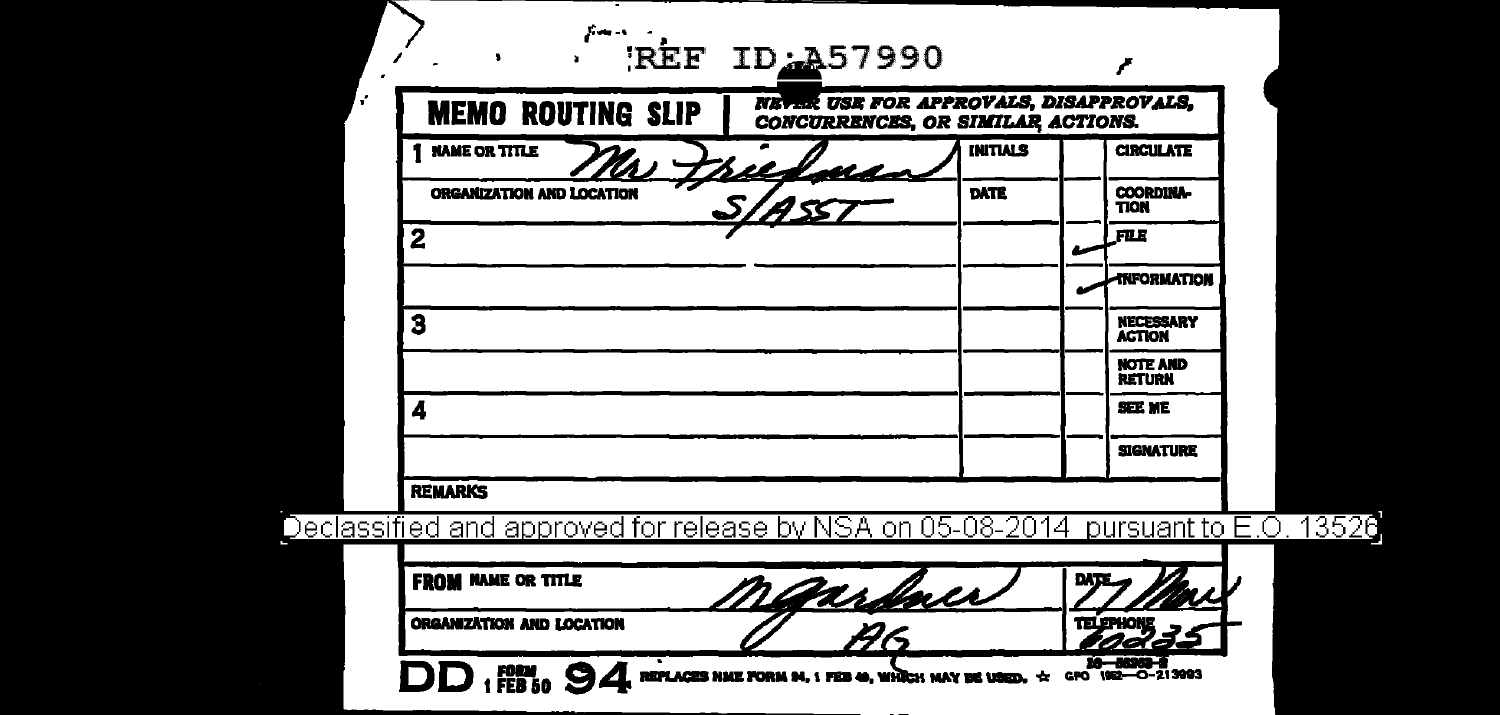|                                                                                                                             |         |                           | ID:A57990<br>SSIFICATION (If any)<br><b>SECURIT</b>                         |                      |
|-----------------------------------------------------------------------------------------------------------------------------|---------|---------------------------|-----------------------------------------------------------------------------|----------------------|
| <b>DISPOSITION FORM</b>                                                                                                     |         |                           |                                                                             | SECRET               |
| FILE NO.                                                                                                                    |         | Panel $-25$ February 1954 | SUBJECT Fifth Weeting of NSA Classification Advisory                        |                      |
| 10 Members of NSA Classi-<br>fication Advisory Panel                                                                        | FROM AG |                           | DATE 16 Mar $54$<br>Geo.E.Campbell.60235/cmj                                | <b>COMMENT NO. 1</b> |
|                                                                                                                             |         |                           |                                                                             |                      |
| order by Col. Geo. E. Campbell, Adjutant General, at O630, 25 February 1954, in<br>Room 19-232. The following were present: |         |                           | 1. The fifth meeting of the NSA Classification Advisory Panel was called to |                      |
| Col. Geo. E. Campbell                                                                                                       |         | AG                        |                                                                             |                      |
| Mr. William F. Friedman                                                                                                     |         | S/ASST                    |                                                                             |                      |
| Mr. D. D. Croskery                                                                                                          |         | C/SEC                     |                                                                             |                      |
| Mr. F. E. Demanore                                                                                                          |         | <b>PROD</b>               |                                                                             |                      |
| Maj. W. R. Carson                                                                                                           |         | P/P                       |                                                                             |                      |
| Mr. S. W. Reynolds<br>Maj. W. T. Connor                                                                                     |         | <b>SEC</b><br><b>SEC</b>  |                                                                             |                      |

by the Secretary of Defense. The one is designed to protect trade information received from contractors and will control the use and preservation of Department of Defense information that does not fall within the purview of Executive Order 10501. This directive is permissive in nature and has been a coepted by the Air Force and the Army. The other directive, which is being staffed now, is designed to get around the objection of having to store all CONFIDENTIAL matter in 3-combination safes. It will permit the use of a term such as CONFIDENTIAL/ MODIFIED or COMFIDENTIAL--MODIFIED HANDLING AUTHORIZED and will deal with modification in transmission, safekeeping, and dissemination.

3. Review of the proposed guide lines for use by originators in determining the classification of materials was completed. It was agreed that the document, as revised, would be forwarded to the members of the Classification Advisory Panel for their concurrence and will then be forwarded to USCIB.

L., The meeting adjourned at 1030.

5. Declassified when inclosure is removed.

Gestlambell

GEO. E. CAMPBELL Colonel, AGC

 $In  $1$$ 

Guide Lines for Security Classification

 $\mathbf{DD}_{1}$  form  $\mathbf{96}$  replaces nme form 86, 1 oct 48. Which may be used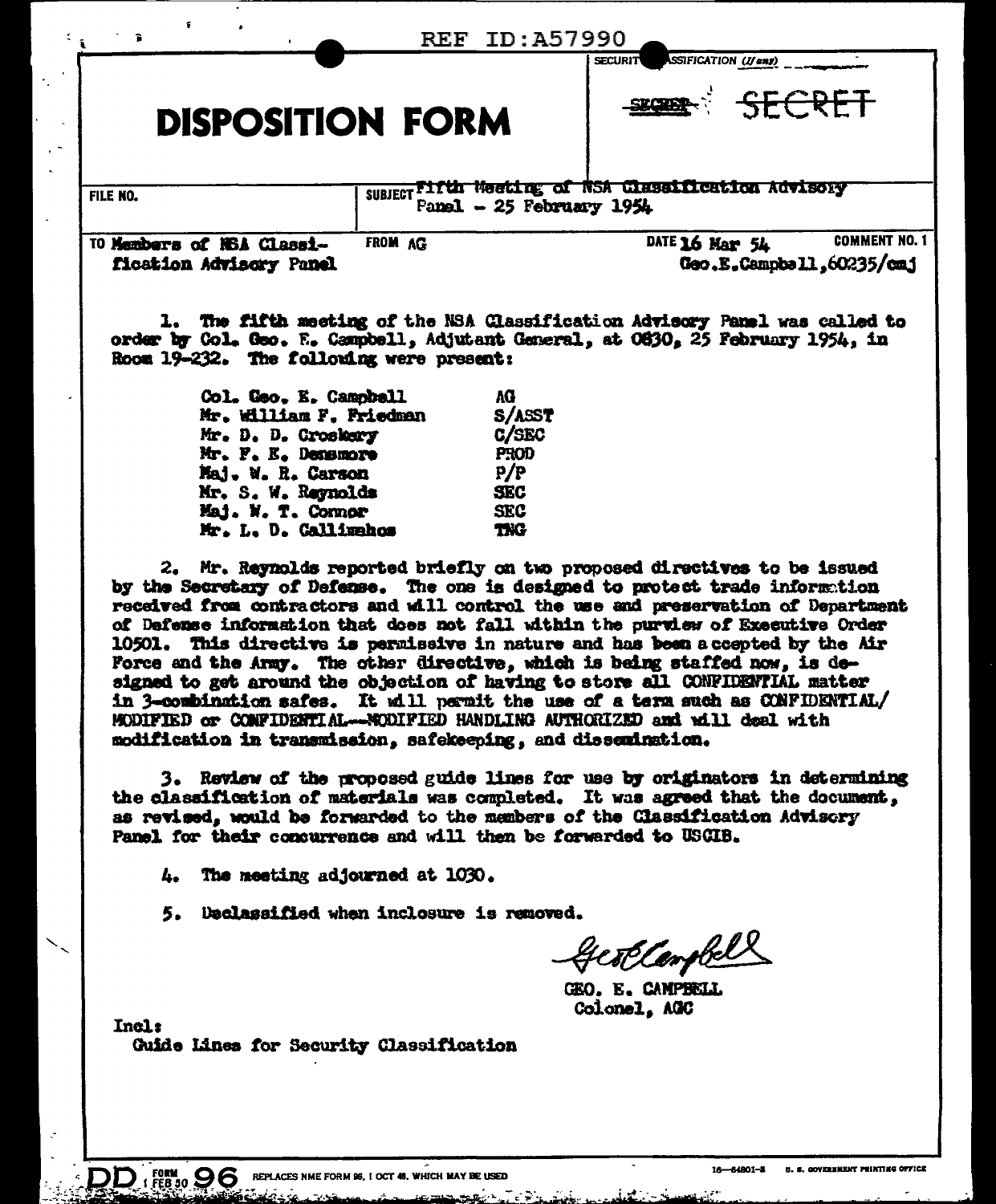

### <del>-380RBT</del>

4th Revision: 25 Feb. 54

### GUIDE LINES FOR SECURITY CLASSIFICATION

|                        | <b>Section</b> |
|------------------------|----------------|
| <b>FRERAL</b>          | I              |
| TOP SECTET CODEWORD    | II             |
| <b>MP SECTET</b>       | III            |
| <b>SECRET CODENORD</b> | 1Y             |
| SECRET                 | V              |
| <b>CONFIDENTIAL</b>    | VI             |
| <b>INCLASSIPIED</b>    | <b>RII</b>     |

### SECTION I - GENERAL

1. The classifying of information and material within the National Security Agency is an involved and complex problem. Every document to be classified must be considered as being unique and one whose classification is dependent on factors existing within that document alone. The decision as to the proper classification of a document cannot arbitrarily be determined by referral to other documents or to specific rules and regulations. Each item of information or material must be adjudged solely on its own merits and shall be classified according to its own content. There are, however, certain basic principles of classification which will be of assistance to individuals within NSA in the solution of their classification problems, and it is proposed to consider these basic principles in this document.

2. As a basis for classification, it is necessary that all personnel be thoroughly conversant with the security classifications established by the Department of Defense: TOP SEGRET, SEGRET and CONFIDENTIAL (it will be noted as of 15 December 1953 the classification category RESTRICTED

**SECRET** 

Incl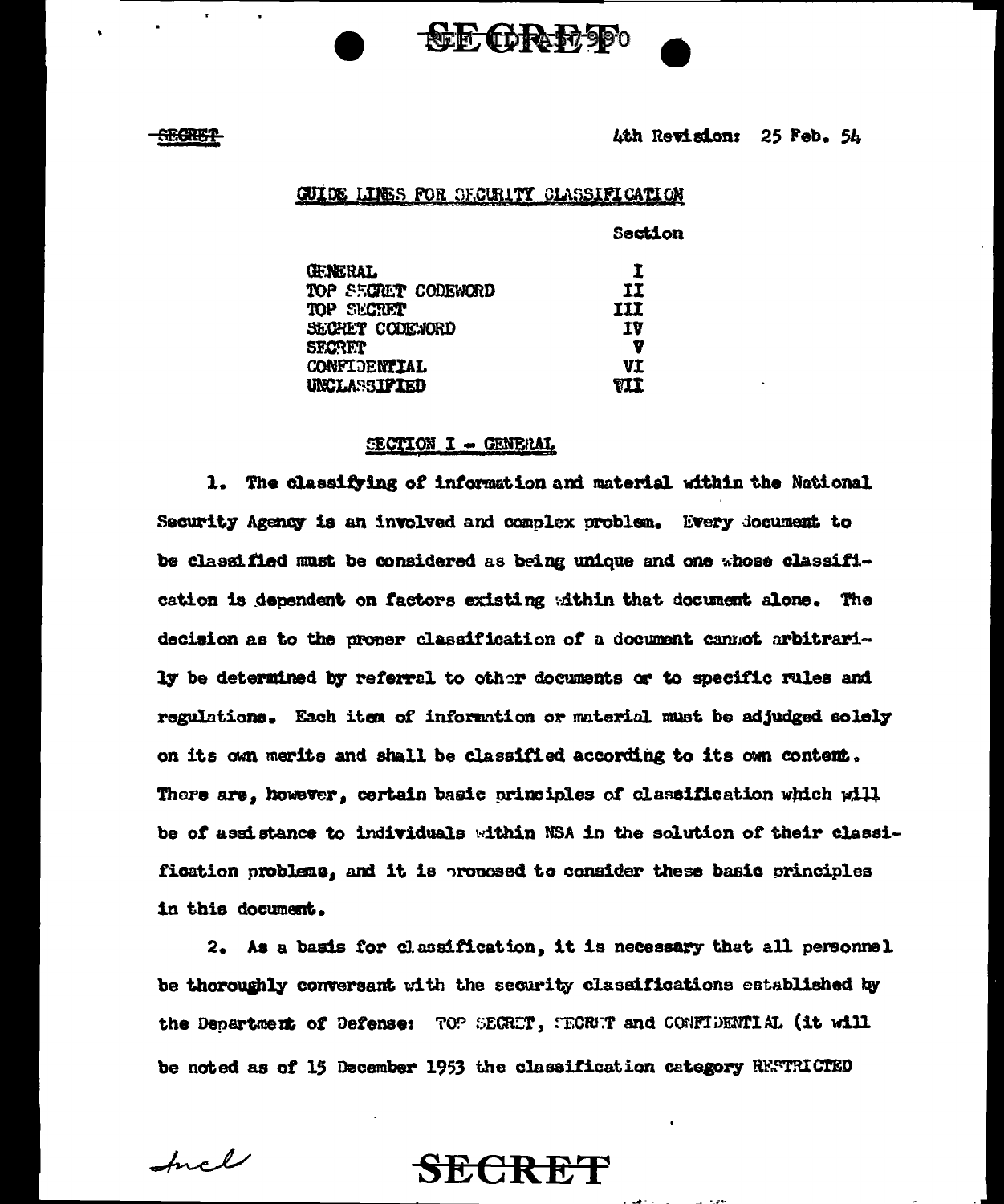### **STORES**

4th Revision: 25 Feb. 54

was abolished by Presidential Decree). By definition these security classifications can be stated as follows:

**SHE CORAL 7990** 

a. Too Secret: Wixcept as may be expressly provided by statute. the use of the classification Top Secret shall be authorized, by appropriate authority, only for defense information or material which requires the highest degree of protection. The Top Secret classification shall be applied only to that information or material the defense aspect of which is paramount, and the unauthorized disclosure of which could result in exceptionally grave damage to the Nation such as leading to a definite break in diplomatic relations affecting the defense of the United States, an armed attack against the United States or its allies, a war, or the

compromise of military or defense plans, or intelligence operations, or scientific or technological develoments vital to the national defense.

b. Secret: Except as may be expressly provided by statute, the use of the classification Secret shall be authorized, by appropriate authority, only for defense information or material the unauthorized disclosure of which could result in serious damage to the Nation, such as by jeopardizing the international relations of the United States, endangering the effectiveness of a program or policy of vital importance to the national defense, or compromising important military or defense plans, scientific or technological developments important to national defense, or information revealing important intelligence operations.

c. Confidential: Except as may be expressly provided by statute, the use of the classification Confidential shall be authorized,

**SECRET**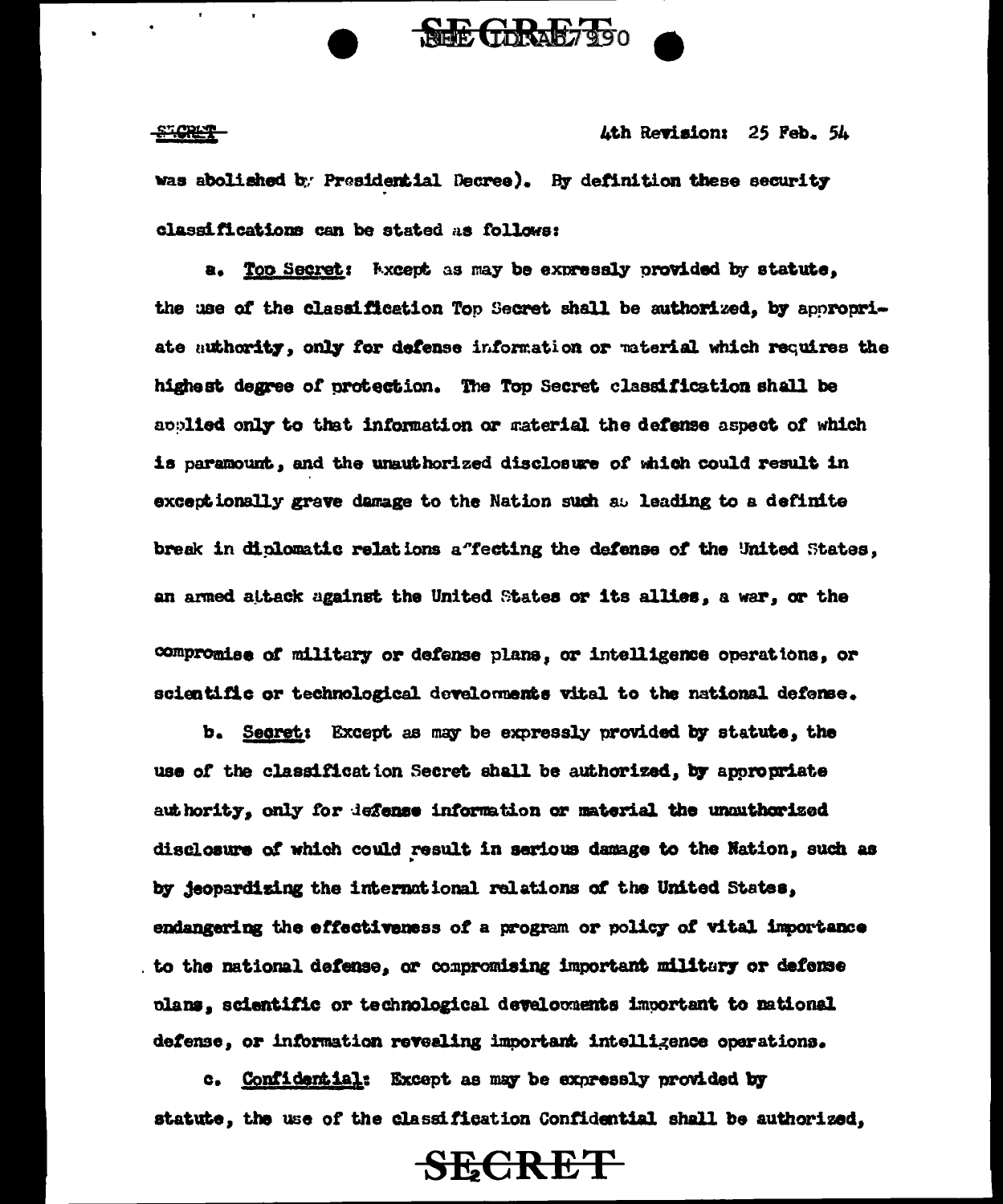

4th Revision: 25 Feb. 54

by appropriate authority, only for defense information or material the unauthorized disclosure of which could be prejudicial to the defense interests of the nation.

SECRE-PO

3. Within the National Security Agency we must mrovide even more safeguards to our activities than are provided for under the standard security classifications. Before any official gency information is to be disseminated it must be determined that the recipient has a need-to-know. Even though an item of information may be unclassified it will not be discussed with anyone unless that person has an official requirement for the information concerned.

4. Beyond the basic classifications established by the Department of Defense, we recognize that within the National Security Agency, there are soecial classifications which must be considered separately due to their inherently sensitive nature. These are the classifications pertaining to communications intelligence and are identified by the assignment of a distinctive code word.

5. The classification of COVINT involves two distinct considerations: the security of the information contained within an individual document and the security of the source from which this information was secured. Either or both considerations ay affect the classification, dependent upon whether the information or the source is the more sensitive. Initially, COMINT comes to this Agency as raw traffic which has been intercepted by field station activities throughout the world. This traffic is classified CONFIDENTIAL until such time as any analytical processing is begun.

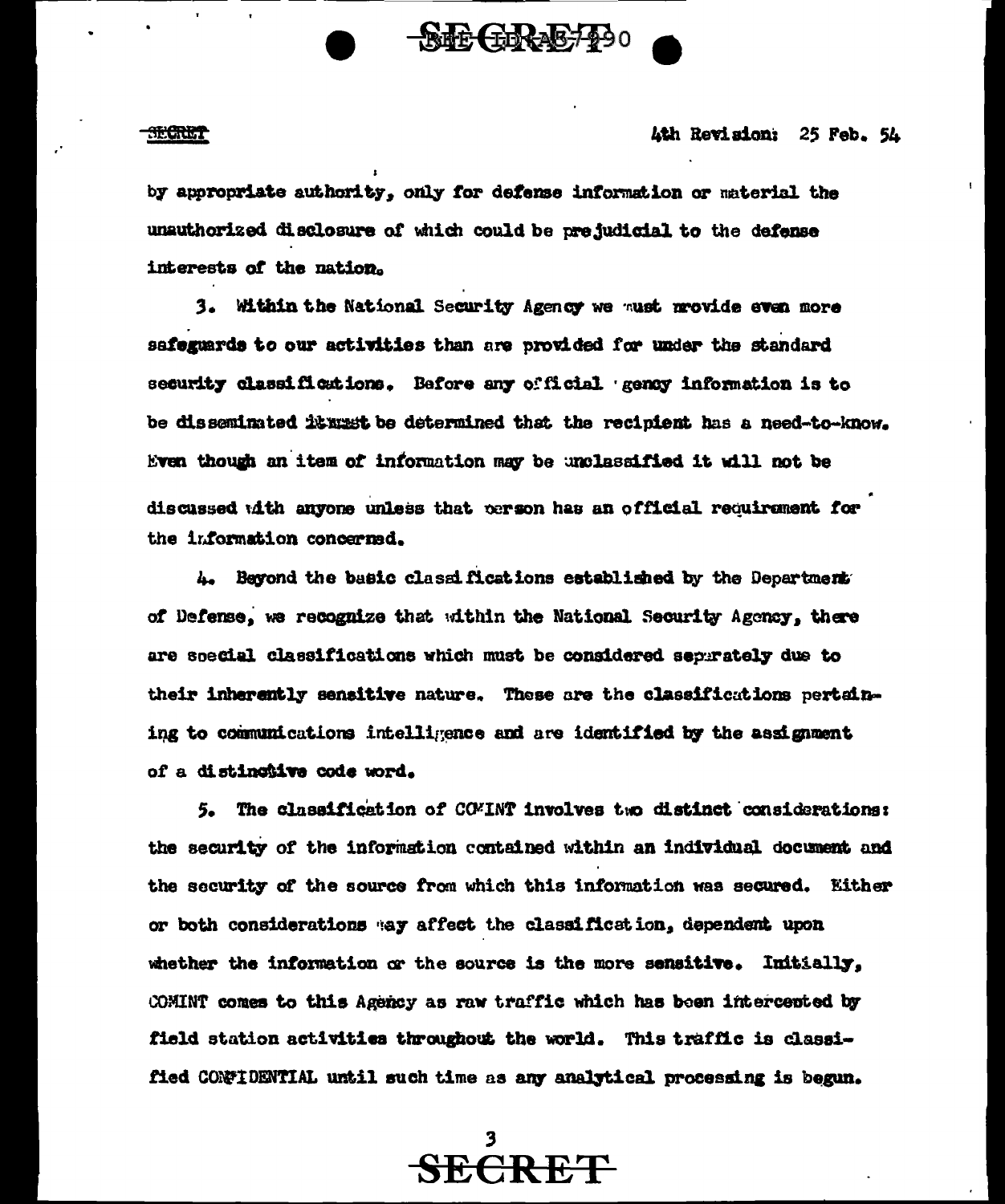

#### <del>OEONNY</del>

4th Revision: 25 Feb. 54

(b)(3)-50 USC 3507

From the processing of this raw traffic, we derive three types of information:

a. Crypt intelligence which results from successful analysis and solution of the systems which were utilized by the originators to protect the traffic during its transmission.

b. Traffic intelligence which results from the successful analysis of the external characteristics of the encinhered or encoded message.

c. Information that is derived from analysis of plain text traffic.

6. Information derived from these three processes (crypt-intelligence. traffic intelligence and plain text analysis) is divided into three security categories.

a. Category III COMMT is of the highest classification and most sensitive category and is applied to that material whose source must be protected at all costs. In general, this will include information derived from crypt intelligence (except for certain specifically exempted categories), and traffic intelligence of certain high level systems which have been predetermined by existing directives to fall within this category. It is this material in Category III which is considered to be TOP SECTET Codeword.

b. Category II COMINT is less sensitive than the preceding category and is one whose material can by acceptance of a calculated risk be disseminated without over-riding concern for the security of  $EO 3.3(h)(2)$ 

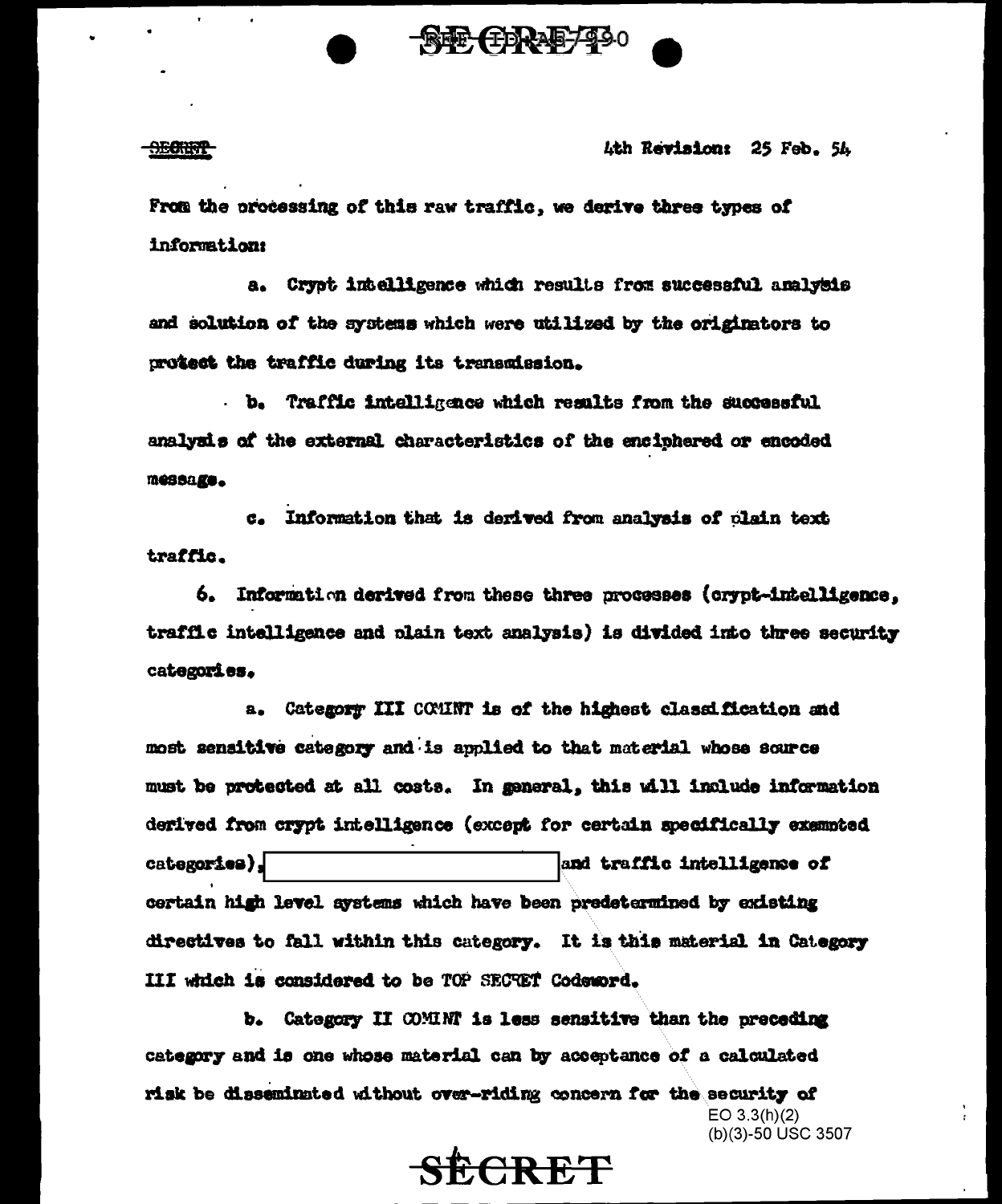

<del>CEONET</del>

### Ath Revision: 25 Feb. 54

the source. This category will include traffic intelligence which has not been specifically placed into other categories and crypt intelligence resulting from the solution of certain low level codes and other security systems. It is this material in Category II which is considered to be **CECRET Codeword.** 

c. Category I COMINT is subject to the least restrictive regulations of the three categories and will include certain types of low level COMINT that will be predetermined by existing directives. Material in this category will be classified CONFIDENTIAL without the use of any codeword. Extreme care must always be utilized in placing COMINT in this category. (See paragraph 7, Section VI - CONFIDENTIAL.)

7. In addition to these categories, there are certain other basic statements that are acceptable as guide lines in determining classifications.

 $\mathbf{a}$ . COMINT will normally be considered as falling within Category III excent for such specific systems as have been mutually agreed upon by GCHQ and the U.S. to be down-graded to Category II. This list is available in PROD (NSA-0621).

b. Standing operating procedures, personnel reports, organizational charts and instructions manuals governing respective COMINT organizations will be classified according to the information contained therein; those indicating operational capacity or success will be classified at least SECRET.

The problem of classifying organizational charts is considered  $$ to be sufficiently sensitive to merit review by the Security Classification

**SECRET**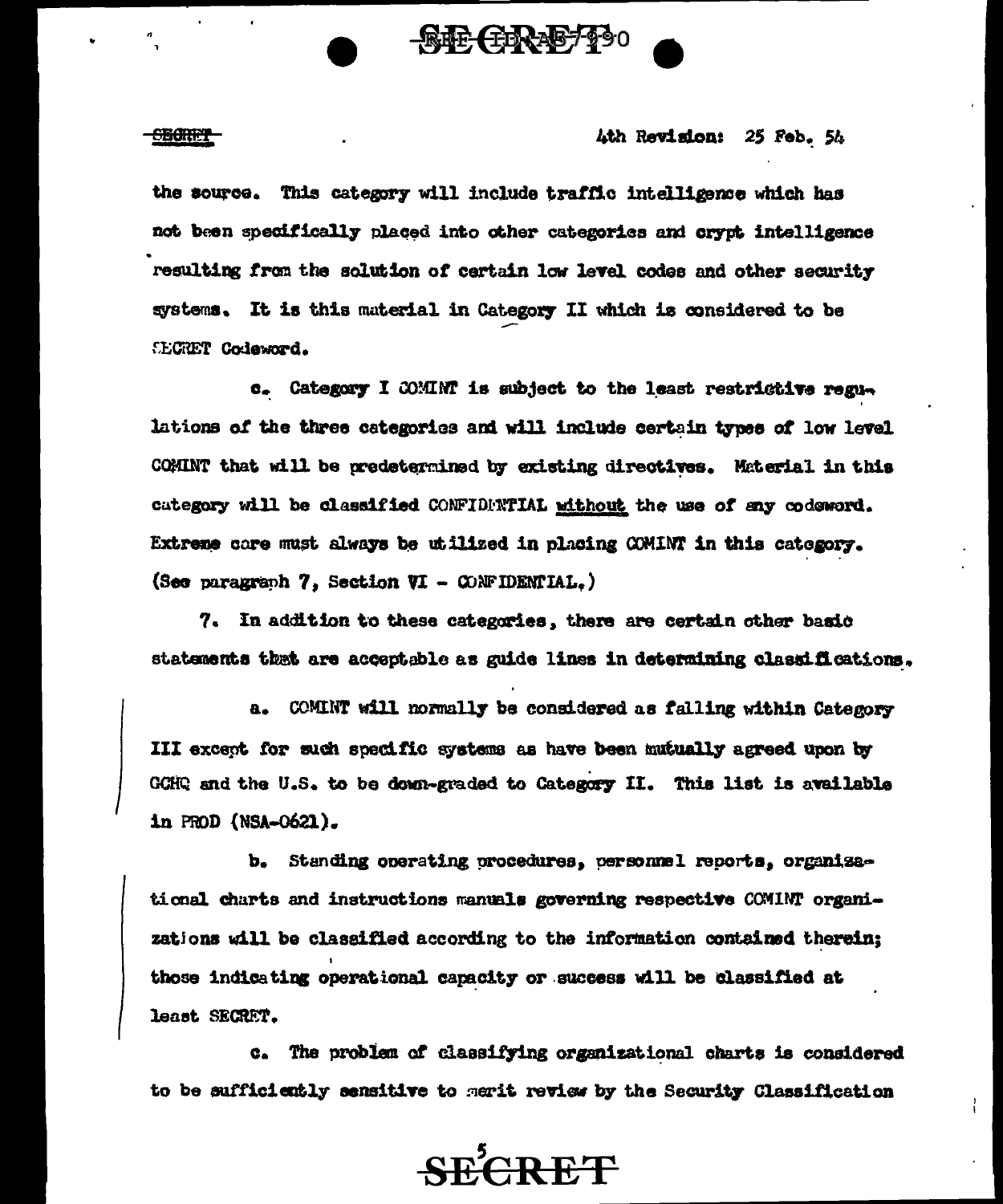

### **SECRET**

### Ath Revision: 25 Feb. 54

Panel. Charts which are proposed for publication will be sent to the AG for reference to this Panal as required.

d. In reference to type crypto systems, the terms "low grads", "medium grade" and "high grade" are often used. Definition of these categories are as follows:

- (1) low-grade, adj. Pertaining to a cryptosystem which offers only slight resistance to cryptenalysis; for exemple: (1) Playfair ciphers, (2) Single transrosition. (3) Unencinhered one-part codes.
- (2) medium grade, adj. Pertaining to a cryptosystem which offers considerable resistance to cryptanalysis: for example: (1) Strip ciphers, (2) Polyphase transposition, (3) Unenciphered two-part codes. (Cf. low-grade and high-grade.)
- (3) high-grade, adj. Pertaining to a cryptosystem which offers a maximum of resistance to cryptanalysis; for example: (1) Complex cipher machines, (2) one-time systems, (3) Unknown two-part codes enciphered with an additive book. (Cf. low-grade and medium-grade.)

S. As a means of further assistance to personnel within NSA the following classification guide lines have been established. Remember, however, they are only general in nature and cannot be applied to specifically each classification problem. Utilization of these guide lines can only be done through analogy, comparison and evaluation. In any event the classification of a given item of information, such as training publications, will be SOLELY ON ITS OWN ERITS **SECRET**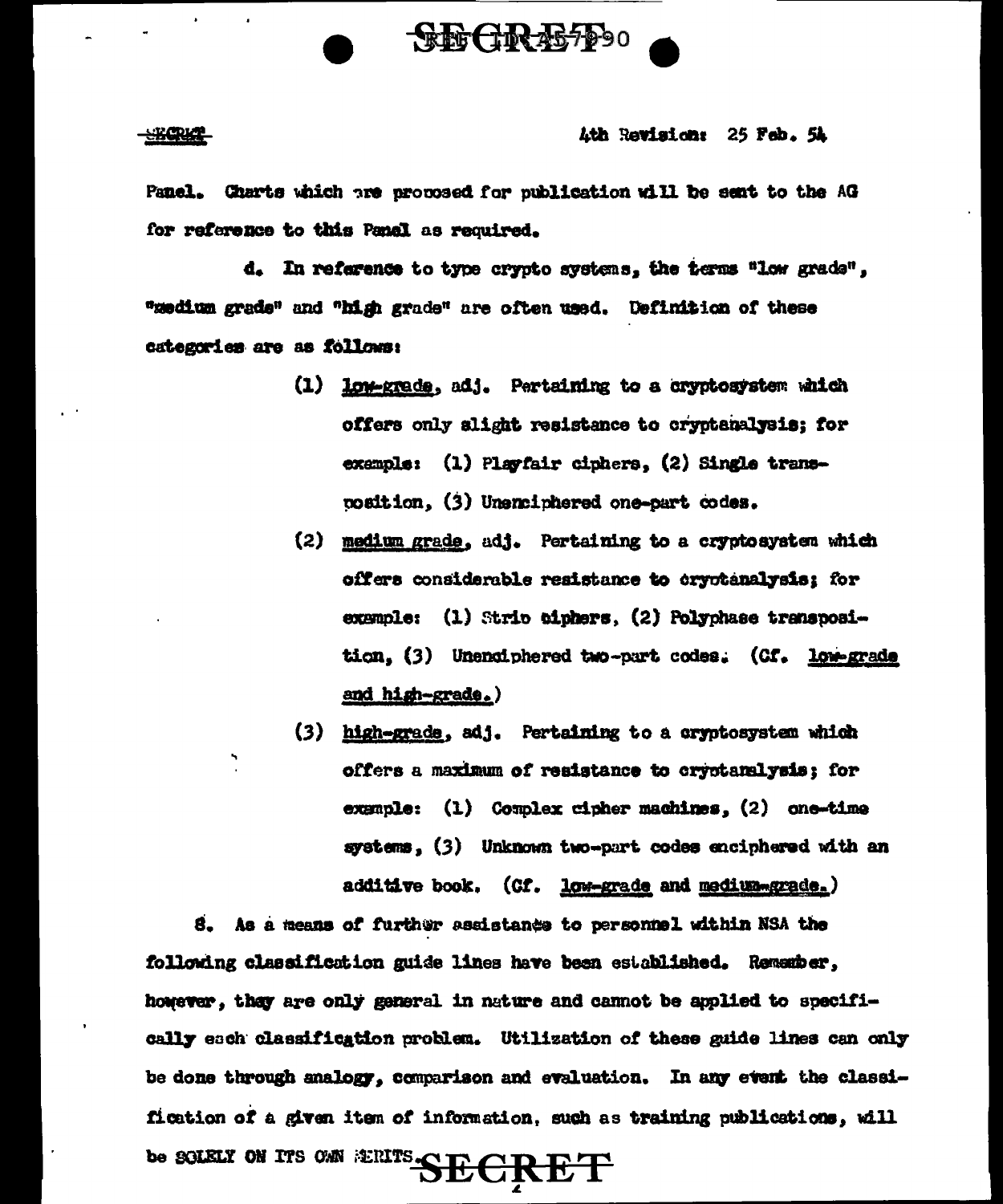

 $EO$  3.3(h)(2) PL 86-36/50 USC 3605

RœM

Ath Ravision: 25 Feb. 54

## SPOTION II - TOP SECRET CODEWORD

1. A cryptenalytic process which is indicative of specific success on a particular foreign ay stem.

2. Traffic Intelligence involving call-signs or message headings encrypted in codes or ciphers of high security grading. Exceptions would be listed separately.

| 3. | Intelligence derived from the study of |  |  |  |
|----|----------------------------------------|--|--|--|
|    |                                        |  |  |  |
|    |                                        |  |  |  |
|    |                                        |  |  |  |
|    |                                        |  |  |  |
|    |                                        |  |  |  |
|    |                                        |  |  |  |
|    |                                        |  |  |  |
|    |                                        |  |  |  |
|    |                                        |  |  |  |
|    |                                        |  |  |  |

# SECTION III - TOP SECRET

1. The detailed mission of a COMINT agency or a major component thereof.

2. The existence of peace-time collaboration in COMINT matters between U.S. agencies and other foreign governments, except the U.K.

3. Intelligence derived from the cryptanalysis of high-grade foreign cryptosystems during Horld War II, provided the reference cannot lead to inferences as to the specific systems involved. (See exceptions, paragraph 5, Section II - TOP SEGRET CODEWORD, and paragraph 12, Section VII - UNCLASSIFIED.)

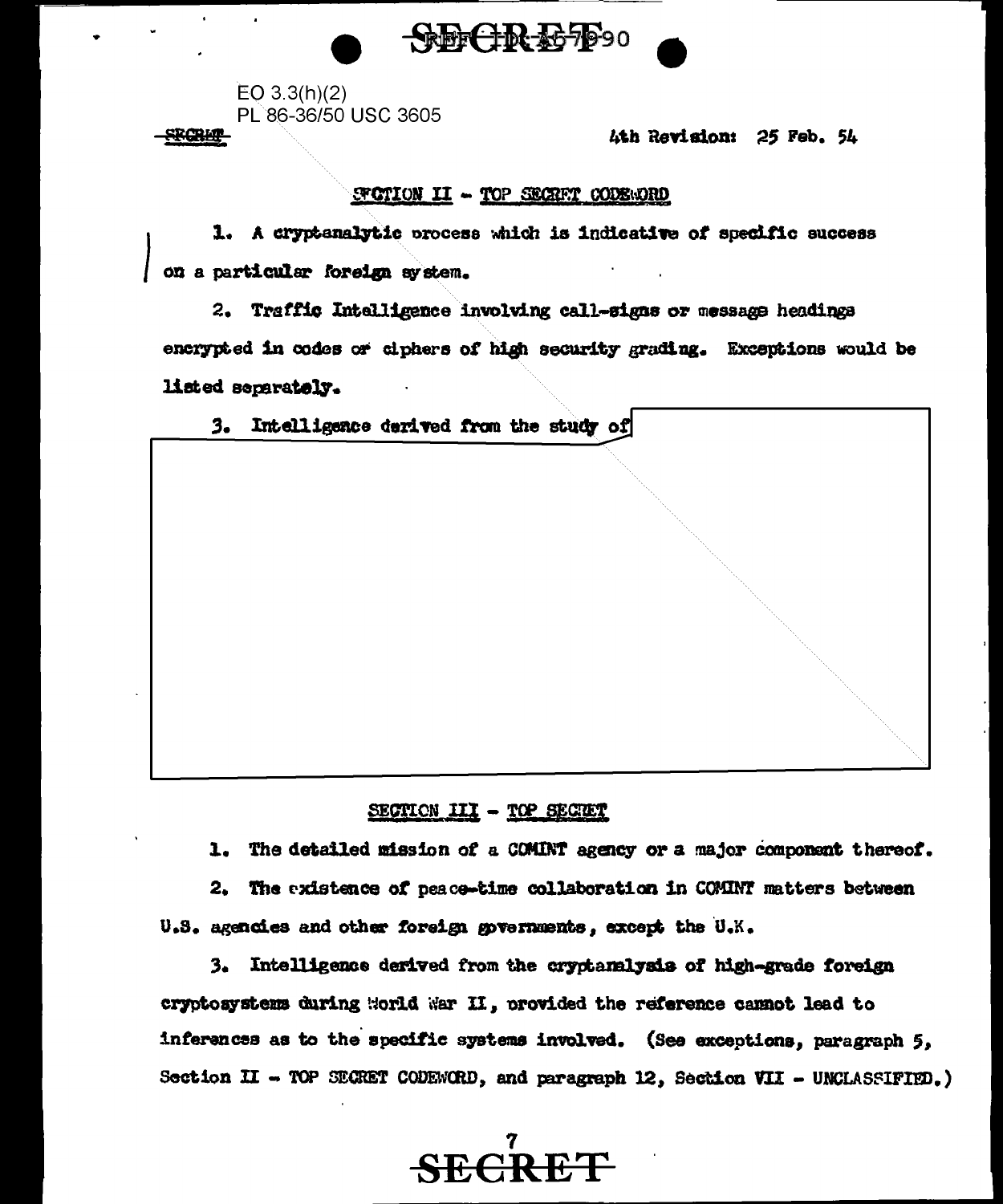

- Bord

Ath Revision: 25 Feb. 54

4. Codewords a plicable to Special Intelligence and Special Weather Intelligence.

5. Disclosures of both the identity and details of the cryptanalysis of low-grade enemy military cryptosystems during and after World War II.

6. Material involving sensitive collection procedures or the revelation of success against unusual or sengitive transmission procedures and devices.

### SECTION IV - SECRET CODEWORD

1. Traffic Intelligence derived from the analysis of foreign communi- $EO-3.3(h)(2)$ cations after 2 September 1945. PL 86-36/50 USC 3605 -

2. Texta information.

Intelligence derived from study of  $3.1$ 

except as noted in

paragraph 4, Section II - TOP SECRET CODEWORD, and paragraph 6, Section III -TOP SECRET.

### SECTION V - SECRET

1. Intercept assignments.

2. Intercept and D/F plans and over-all operational effectiveness of intercept and D/F organization as a whole.

3. General reference to the fact of cryptanalytic success against lowgrade enemy military crypto-systems during World War II and the Korean conflict, without any detailed description of the cryptanalytic methods used.

4. Details of traffic analysis as applied to enemy communications during World War II.

5. Description of equipment peculiar to intercept stations.

# **SECRET**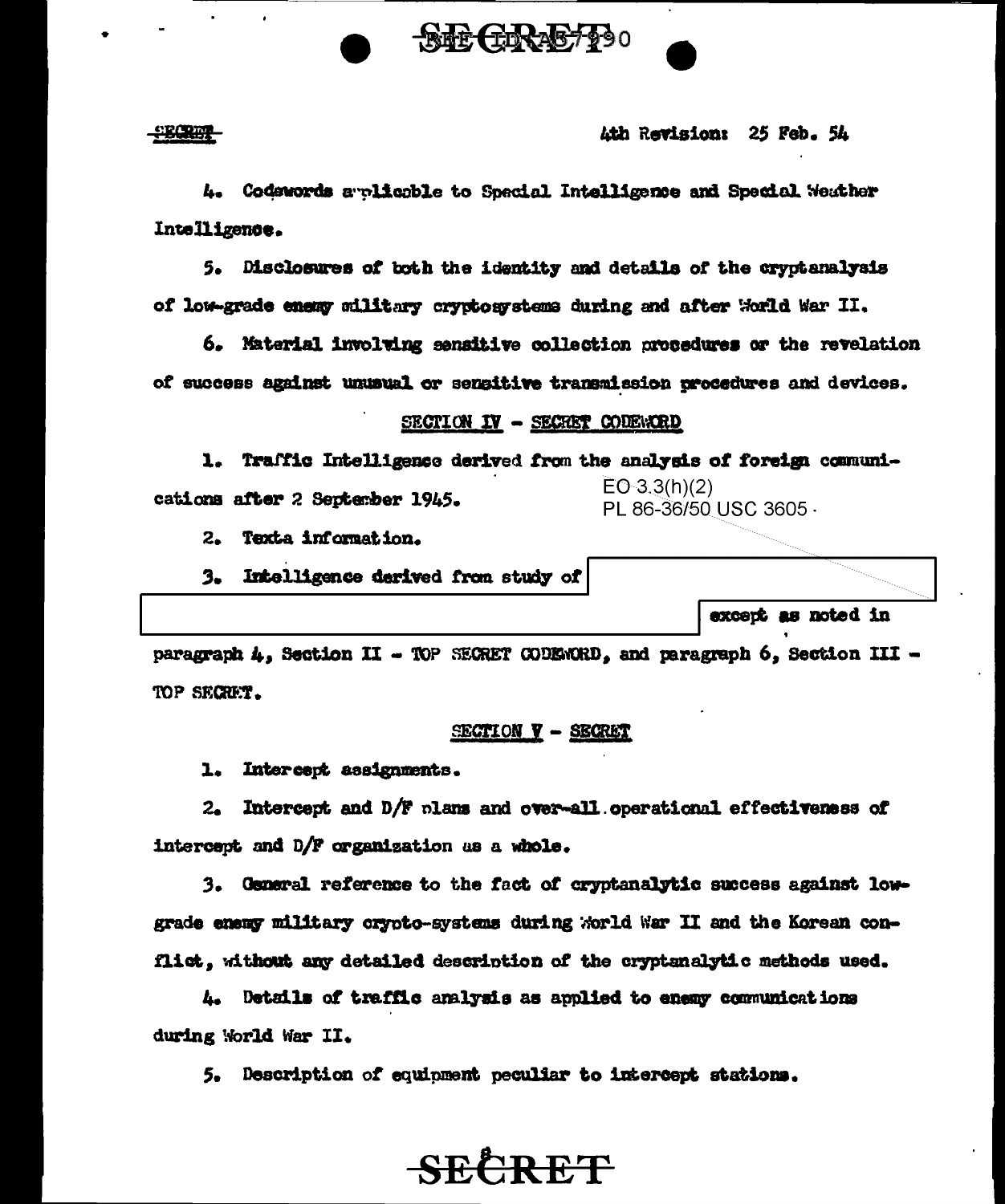

### **REGRES**

### Ath Ravisions 25 Feb. 54

6. Detailed listing and location of US Service operated intercept stations.

7. Existence of neacetime collaboration between the US and UK (GCHO) in the COUNT field.

8. All personnel reports for the entire Assnor, civilian or military. which indicate authorised or actual strength by organisational element, short title or avabol, or by function.

9. Godsward applicable to Traffic Intelligence.

10. Information relating to an entire system of cryptologic  $(R/D)$ equineant.

11. Grystanalytic short titles.

### SECTION VI - CONFIDENTIAL

1. Association of operational COMINT functions with specific astivities and organizations by name (except as provided under paragraph 1. Section VII -**UKCLASSIFIED.** 

2. Individual intercept and D/F station products and statements of operational effectivemes.

3. Intercepted raw traffic that shows no evidence of "processing" for COMINT ournoses. Processing does not include case notations. frequencies, or call signs.

4. Intelligence relating to D/F mission assignments, bearing reports and fix reports (i.e., target frequencies, call-signs, "niped signals," other signal information, bearings and fixed), provided that no complex changing call-sign systems are included.

# **SECRET**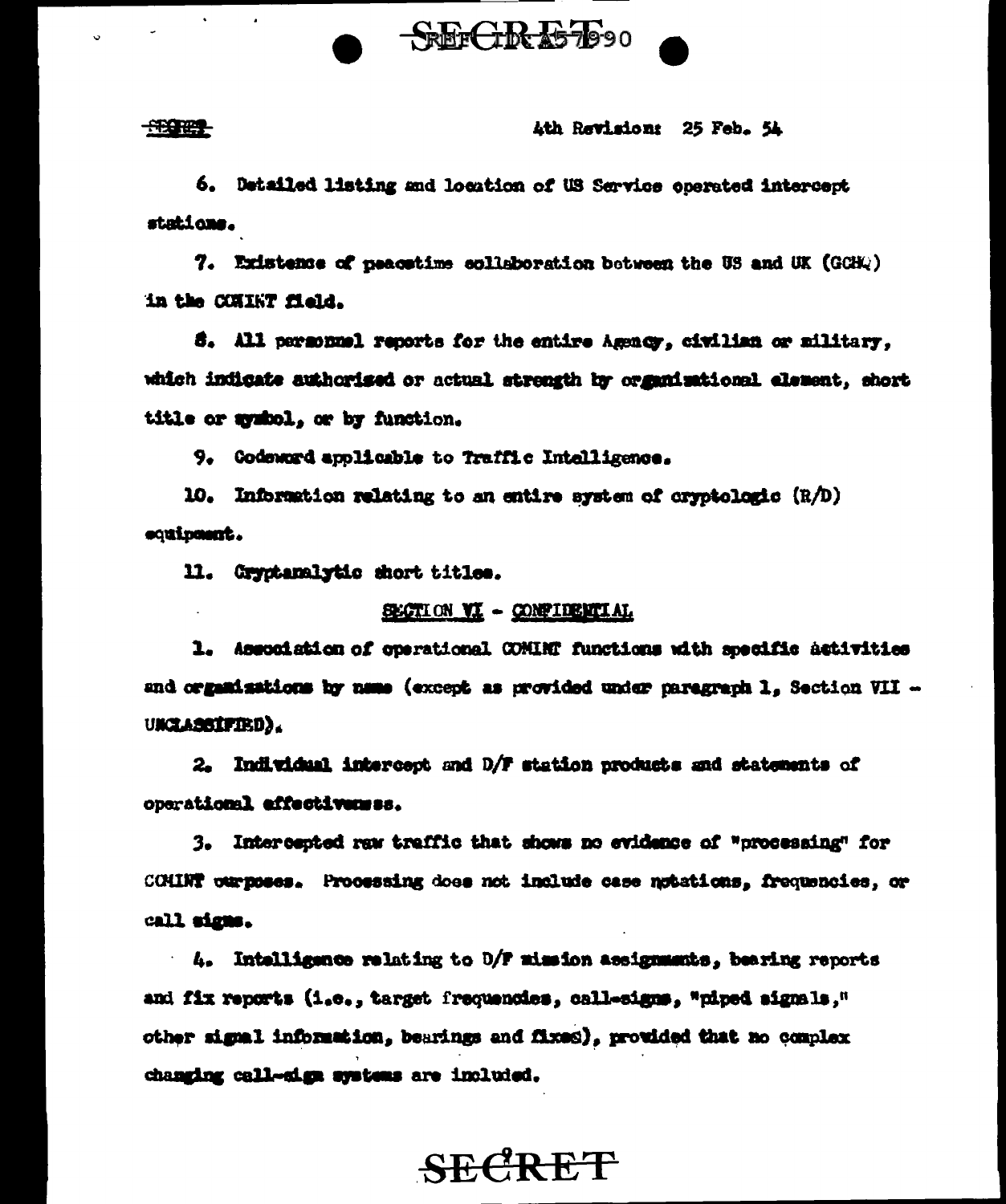### **SECRET**

Ath Revisions 25 Feb. 54

5. The terms "United States Communication Intelligence Board" and "U.S. Communication Security Board" (abbreviations "USCIB" and "USCSB" are unclassified).

SEGRETT 90

6. Plain-text tactical or operational traffic provided that no interpretations of complex changing call-sign gystems, encinhered map references. or results or advanced traffic analysis are included. This material shall include local procedural and local grid and zone systems used for artillery direction, tactical control and movement of front line units, early warning and exercise of tactical combat control of aircraft.

7. Intelligence derived from analysis of radar tracking reports and visual observation reports as found in tactical or operational traffic. provided that enciphered aircraft type designations or interpretations of complex changing call-sign systems are not included. Inclusion of local grid or zone references, local procedural codes used for brevity and plain text interspersed with cover words is permissible.

8. GOMINT concerning weather derived from the sources described in paragraphs 6 and 7, above.

9. Special Intelligence from Naval tactical maneuvering codes and brevity codes.

10. Special cryptologic features of and magnitude of effort with computers.

11. Detailed references to, and description of, cryptanalytic success against specific military cryptosystems used by foreign powers between 11 November 1916 and 1 September 1939.

**SECRET**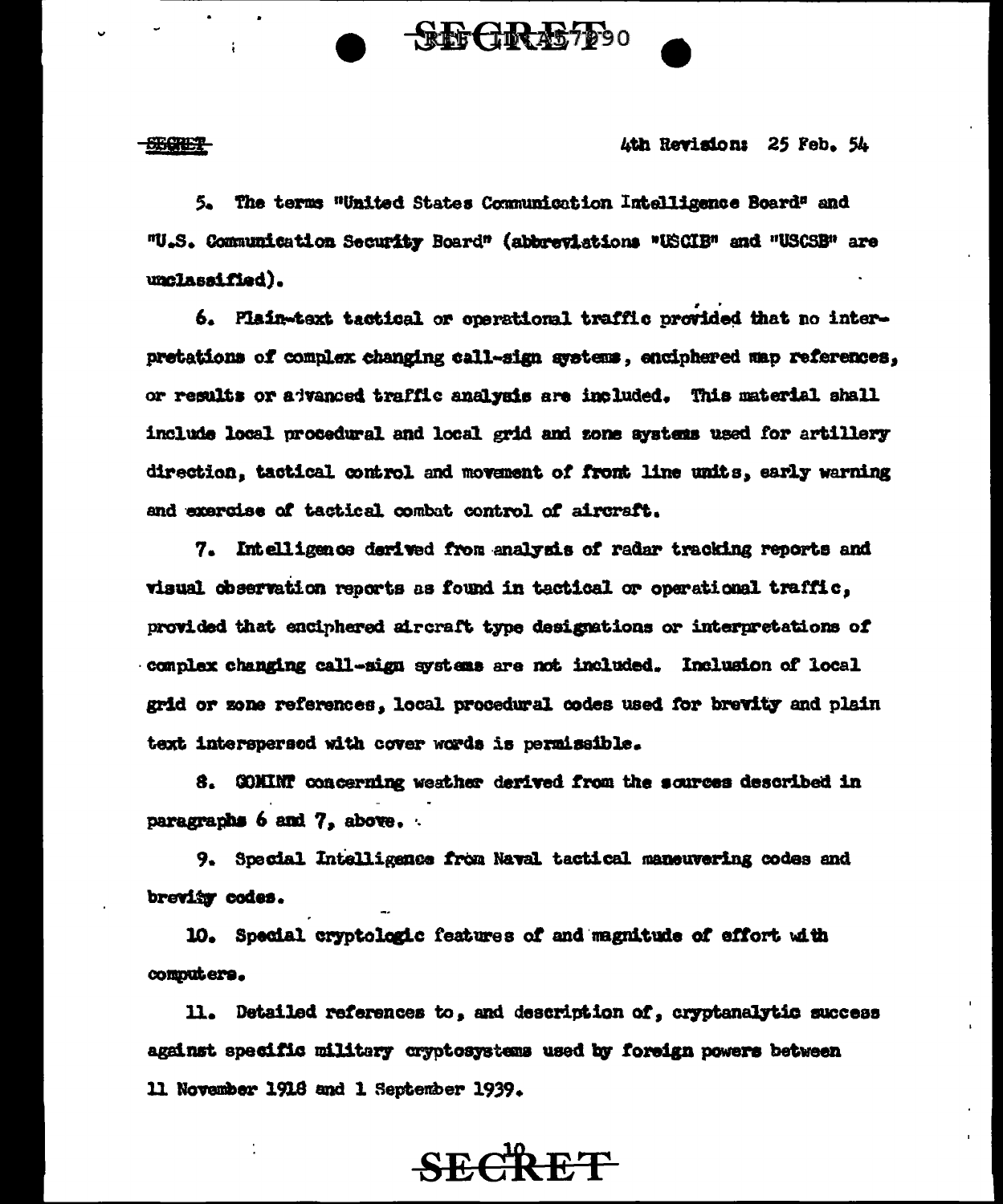

 $(3(h)(2))$ PL 86-36/50 USC 3605

Ath Revision: 25 Feb. 54

į.

Intelligence derived from the cryctanalysis of the 12.

between 11 November 1918 and 1 September

1939.

The extent of collaboration in CAN/UK/US COVSEC matters. 13.

The extent of production of cryptomaterial 14.

15. The fact that NSA is assigned

16. Diagrams and descriptions of COMINT and COMSEC communication networks or related communication plans including gyrptographic arrangements except where higher classification is justified by the listing of sensitive intercent stations.

17. Consolidated listings and records of cryptomaterials and cryptoholdings by short title.

18. The broad outlines of Operational Traffic Analysis processes.

## SECTION VII - UNCLASSIFIED

1. Association of NSA with cryptology; non-specific or hypothetical references to Communication Intelligence or Communication Security without any association of that function with specific activities and organizations other than the National Security Agency as a whole and Service cryptologic agencies as a whole, and association of NSA with the latter.

Identification with NSA of NSA authors of technical papers on matters  $2.$ already in the public domain.

3. The terms NSA Field Activity Far East (NSAFE), NSA Field Activity Europe (NSAEUR), NSAAL, NSAUK, NSA-FWPU (LANT), and NSA-FWPU (PAC).

# **SECRET**

### **SHORES**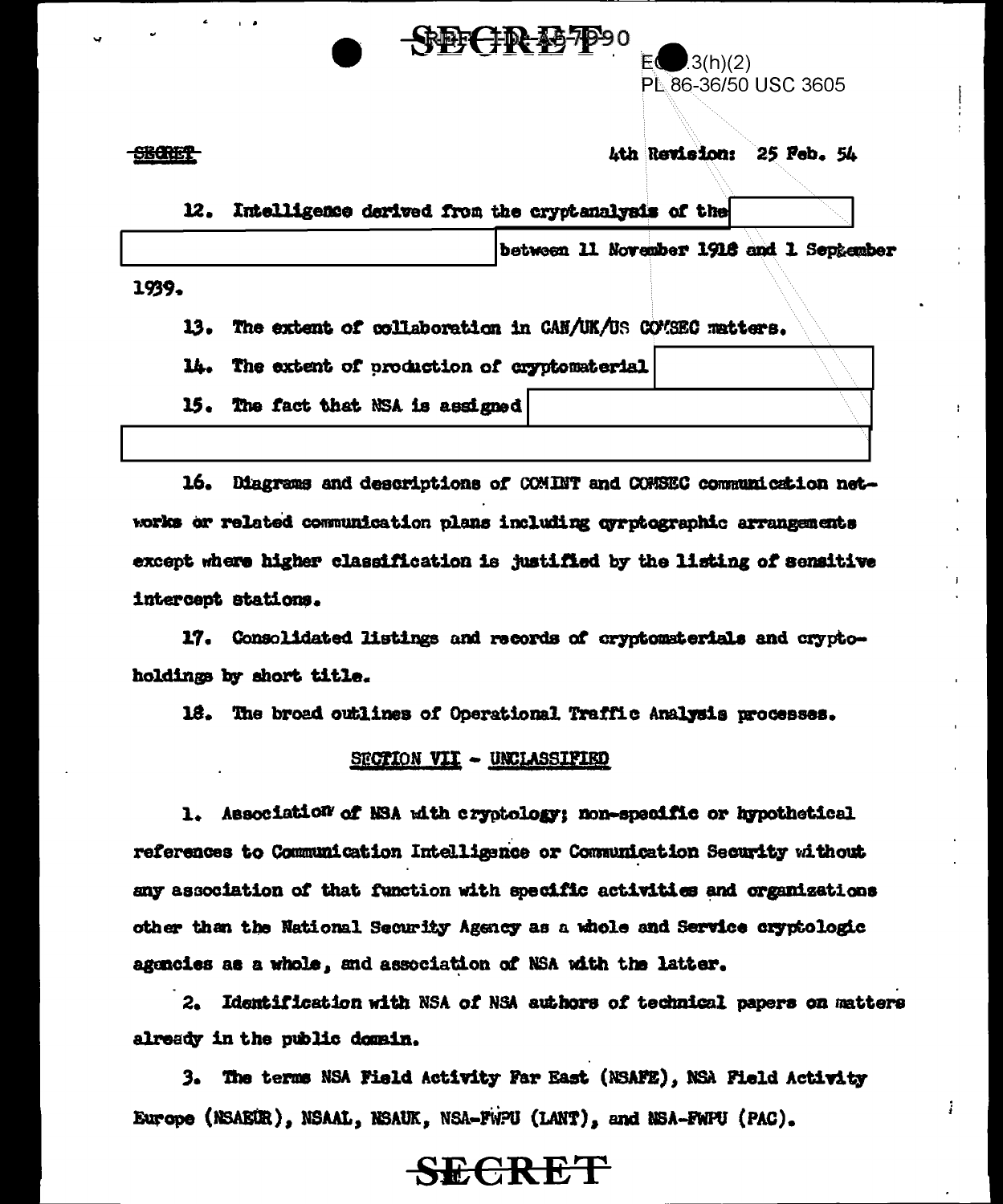<del>889014</del>

### *ki*k Revision: 25 Feb. 54

4. Civil Service Job Titles and NSA "Classification Standards Manual".

 $\begin{smallmatrix} \textcircled{6}\textcircled{6}\textcircled{6} \end{smallmatrix}$ 

5. MAA's possession of or interest in computers or rapid analytical machinony, except as noted in Paragraph 10 under Section VI - CONFIDENTIAL.

6. Specific components of equipment under research, if use of component is not revealed.

7. Report of inspection trip to undleared company that is a prospective contractor, if no mention is made of actual applications of components.

8. Short titles, cover names, and code words. (See the following exceptions: Paragraph 4, Section II - TOP SECRET CODE.ORD; paragraph 4, Section III - TOP SECRET; paragraph 9, Section V - SECRET; paragraph 11, Section  $V - \text{SKRF}$ , and paragraph 17, Section VI - CONFIUENTIAL.)

9. Communications giving a person's security clearance and type of indoctrination.

10. Projects munber and titles used in justification for purchase of materials when no technical usage is specified.

11. Detailed reference to, and description of, cryptanalytic success against World War I military cryptosystems.

12. References to intelligence derived from cryptosystems in which successful cryptanelysis has already been revealed by official U.S. action (e.g., the Congressional investigation of the Pearl Harbor attack).

13. Any reference to intelligence or cryptanalytic success against operational cryptosystems as disclosed by foreign publications appearing in the public domain. These references should be accompanied for the purpose of clarity by the source and be without further elaboration or smplification.